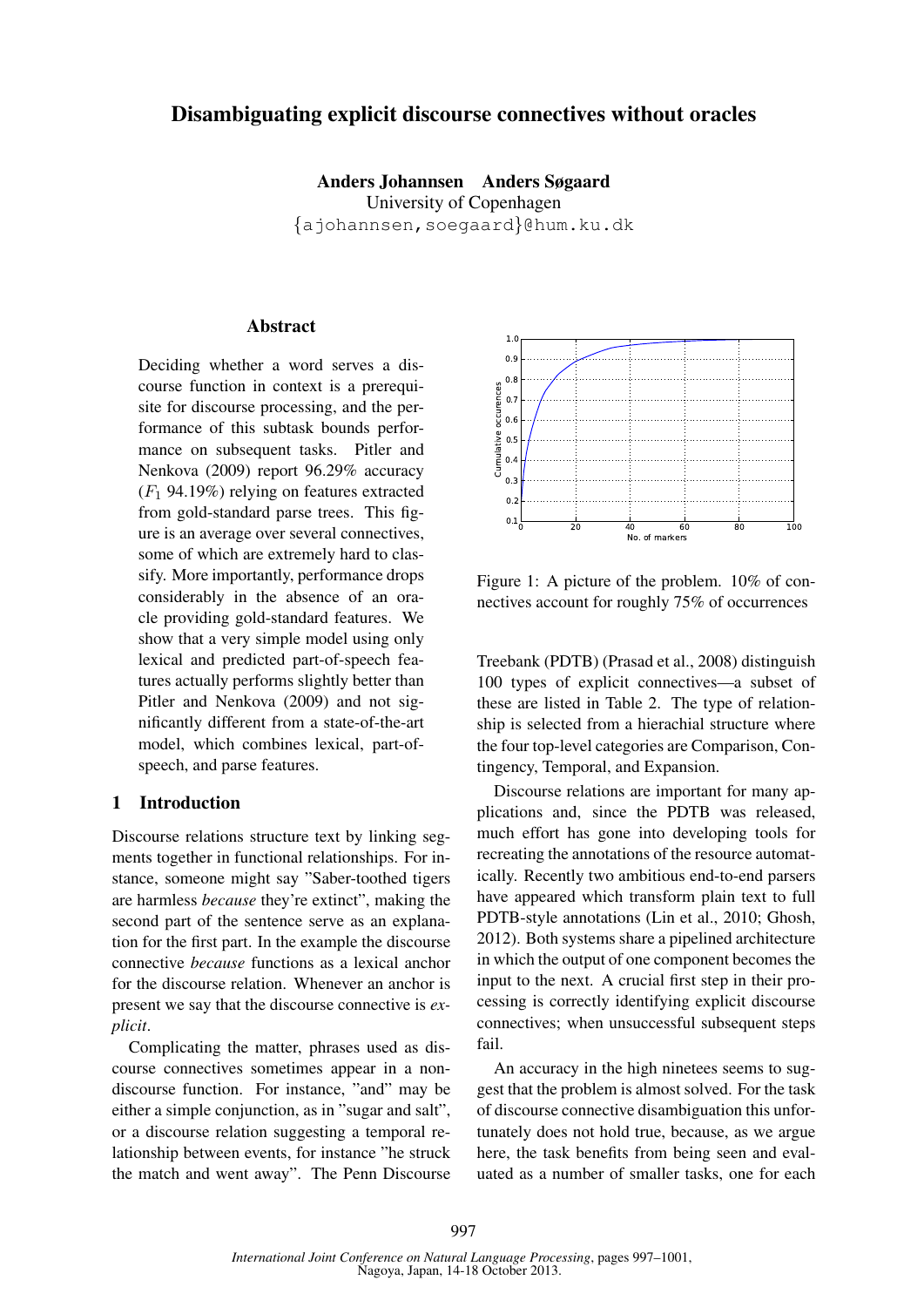connective type. Figure 1 shows why: the distribution of connectives follows a power law such that the majority of occurrences comes from relatively few but highly frequent connective types. If we do not take into account the uneven sizes of the categories, our performance figure ends up saying very little about how well we are doing on most of the connectives, because it is being dominated by the performance on a few high-frequency items.

In this paper we look in more detail on the evaluation of the discourse connective disambiguation task, in particular how two commonly used feature models perform on individual discourse connectives. The models are Pitler and Nenkova (2009) (P&N), and its extension by Lin et al. (2010) (Lin). Motivated by our findings we advocate the use of macro-averaging as a necessary supplement to micro-averaging. Additionally, we perform our experiments in a more realistic setting where acccess to oracle gold-standard annotations is not assumed. The observed performance drop from oracle to predicted parses leads us to propose a new model, which approximates the syntactical information of the parse trees with part-of-speech tags. Although these features are less powerful in theory, the model has comparable macro-average performance in realistic evaluation.

The rest of the paper is structured as follows. In the next section we give reasons why lowfrequency connectives should not be overlooked. Section 3 describes our experiments, and Section 4 reports on the results. The discussion is in Section 5, followed by a review of related work in Section 6. Section 7 concludes the paper.

## 2 The importance of the long tail

Are there any compelling reasons to pay attention to the lower-frequency connectives when highfrequency connectives overwhelmingly dominate? As noted in the caption to Figure 1, the top 10 account for above 75% of the occurrences and top 20 for above 90%. So why should we care?

It turns out that the low-frequency connectives are quite evenly distributed among texts. In the Wall Street Journal part of the Penn Treebank, 70% of articles that contain explicit markers contain at least one marker not in the top 10. Not counting very short texts (having only two or fewer explicit connectives of any type), the number rises to 87%. While low performance on less frequent connectives does not hurt a token-level macro-average much, it still means that you are likely to introduce errors in something like 70% of all WSJ articles. These errors percolate leading to erroneous text-level discourse processing.

In Webber and Joshi (2012) the prime example of a discourse application is automatic text simplification. Here, ignoring the long tail of discourse connectives would be out of the question, because it is precisely those less familiar expressions which people encounter rarely and have weaker intuitions about — that would benefit the most from a rewrite. Two other examples, also cited in Webber and Joshi (2012), are automatic assessment of student essays (Burstein and Chodorow, 2010), and summarization (Thione et al., 2004). In student essays we encourage clear argumentative structure and rich vocabulary; failing to recognize that in an automatic system would not qualify as fair evaluation. And summarization is often performed over news wire, which, as shown in the PDTB, has a high per-article incidence of connectives not in top 10. Additionally, some lowfrequency connectives like "ultimately" and "in particular" are strong cues for text selection.

Another reason to suspect that low-frequency connectives are important comes from an observation about the distribution of connectives in biomedical text. Ramesh and Yu (2010) report an overlap of only 44% between the connectives found in the The Biomedical Discourse Relation Bank (Prasad et al., 2011), a 24 article subset of the GENIA corpus (Kim et al., 2003), and the PDTB. The intersection contains high-frequency connectives, such as "and", "however," "also," and "so". Connectives specific to the biomedical domain include "followed by," "due to," and "in order to", and the authors speculate that the unique connectives encode important domain specific knowledge.

# 3 Experiments

Our experiments are designed to shed light on three aspects of discourse connective disambiguation: 1) error distribution wrt. connective type; uneven performance builds a strong case for averaging over connective types instead of averaging over data points; 2) performance loss in the absence of an oracle; and 3) performance of simple model based on cheaper and more reliable annotations.

We experiment with three different feature sets,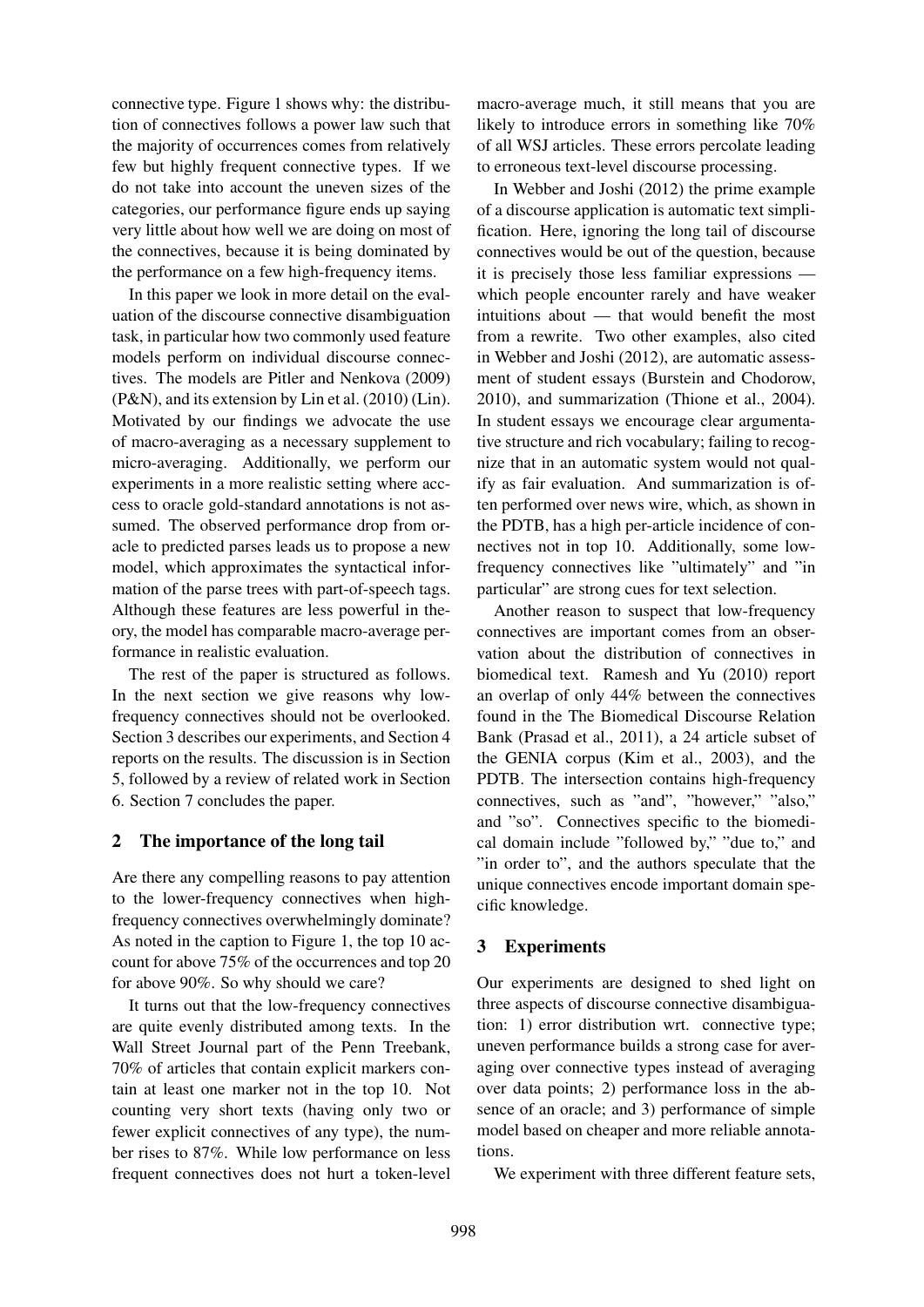all of which model syntactical aspects of the discourse connective.

The P&N and Lin feature sets are chosen to represent state-of-the-art. The high accuracy of P&N at 96.29% is frequently cited as an encouraging result, see Huang and Chen (2011; Alsaif and Markert (2011; Tonelli and Cabrio (2012; Zhou et al. (2010). Besides discourse parsing P&N has been used for tasks as diverse as measuring text coherence (Lin et al., 2011) and improving machine translation (Meyer and Popescu-Belis, 2012). The POS+LEX feature set is proposed as an alternative model. The baseline always predicts the majority class.

**P&N** This feature set derives from parse trees and replicates the features of Pitler and Nenkova (2009). Starting from the potential discourse connective, the features include the highest category in the tree subsuming only the connective called the self-category, the parent of that category, the left sibling of the self-category, and the right sibling of the self-category. A feature fires when the right sibling contains a VP, and another if there is a trace node below the right sibling. Note that the trace feature will never fire outside of the gold parse setting since state-of-the-art parsers do not predict trace nodes.

Importantly, there is a feature for the identity of the connective and interaction features between the connective and the syntactical features in effect allowing the model to fit parameters specific to each connective. Furthermore, combinations of the syntactical features are allowed, but they cannot be connective-specific.

Lin The feature set augments P&N with part-ofspeech and string features for the tokens adjacent to the connective, as well as the part-of-speech of the connective itself. The part-of-speech features for the adjacent tokens interact with the part-ofspeech of the connective, and the string features interact with the indicator feature for the connective. It also adds a syntax feature: the path to the root of the parse tree.

POS+LEX The simple feature set builds on part-of-speech tags and tokens. Part-of-speech tags are captured using a window of two tokens around the marker, and the lexical features are the same as Lin. Like P&N there is a feature for the identity of the connective as well as interaction

| Model           | Micro  |       | Macro  |       |  |
|-----------------|--------|-------|--------|-------|--|
|                 | Oracle | Pred. | Oracle | Pred. |  |
| <b>Baseline</b> | 72.7   | 72.7  | 53.9   | 53.9  |  |
| P&N             | 93.0   | 90.7  | 85.3   | 80.7  |  |
| Lin             | 95.2   | 92.9  | 86.7   | 83.6  |  |
| POS+LEX         | 897    | 897   | 82.5   | 83.5  |  |

Table 1: Comparing  $F_1$  score on oracle and predicted features using macro and micro averaging. A Wilcoxon signed rank test shows that the macro-averaged difference between POS+LEX and Lin10 using predicted features is not signficant at *p <* 0*.*01.

features between the identity feature and other features.

In keeping with Pitler and Nenkova (2009) our learner is a maximum entropy classifier trained on sections 2-22 of the WSJ using ten-fold crossvalidation.

#### 3.1 Parsing Wall Street Journal

To obtain a version of the WSJ corpus containing fully predicted parses we use the Stanford Parser<sup>1</sup> training a separate model for each section. To parse a specific section we train on everything but that section (e.g. for parsing section 5 the training set is section 0-4 and 6-24). Average  $F_1$  on all sections is 85.87%. Although the very best stateof-the-art parsers<sup>2</sup> report  $F_1$  of above 90%, our parsing score greatly exceeds typical performance on real-life data, which is almost always out-ofdomain with respect to 1980s WSJ. Thus this setting still compares favourably to performance in the wild.

#### 4 Results

A summary of the results is found in Table 1. For a subset of frequent and less frequent connectives, Table 2 lists individual  $F_1$  scores. In all of the feature sets we see a marked drop moving from micro-average (average over instances) to macroaverage (average over connective types)—P&N, for instance, goes from 93.0% to 85.3%. This shows that the scores of less frequent connectives are somewhat lower than frequent ones. When

<sup>&</sup>lt;sup>1</sup>http://nlp.stanford.edu/software/

lex-parser.shtml, 2012-11-12 release with the 'goodPCFG' standard settings

<sup>2</sup>http://aclweb.org/aclwiki/index.php\ ?title=Parsing\_(State\_of\_the\_art)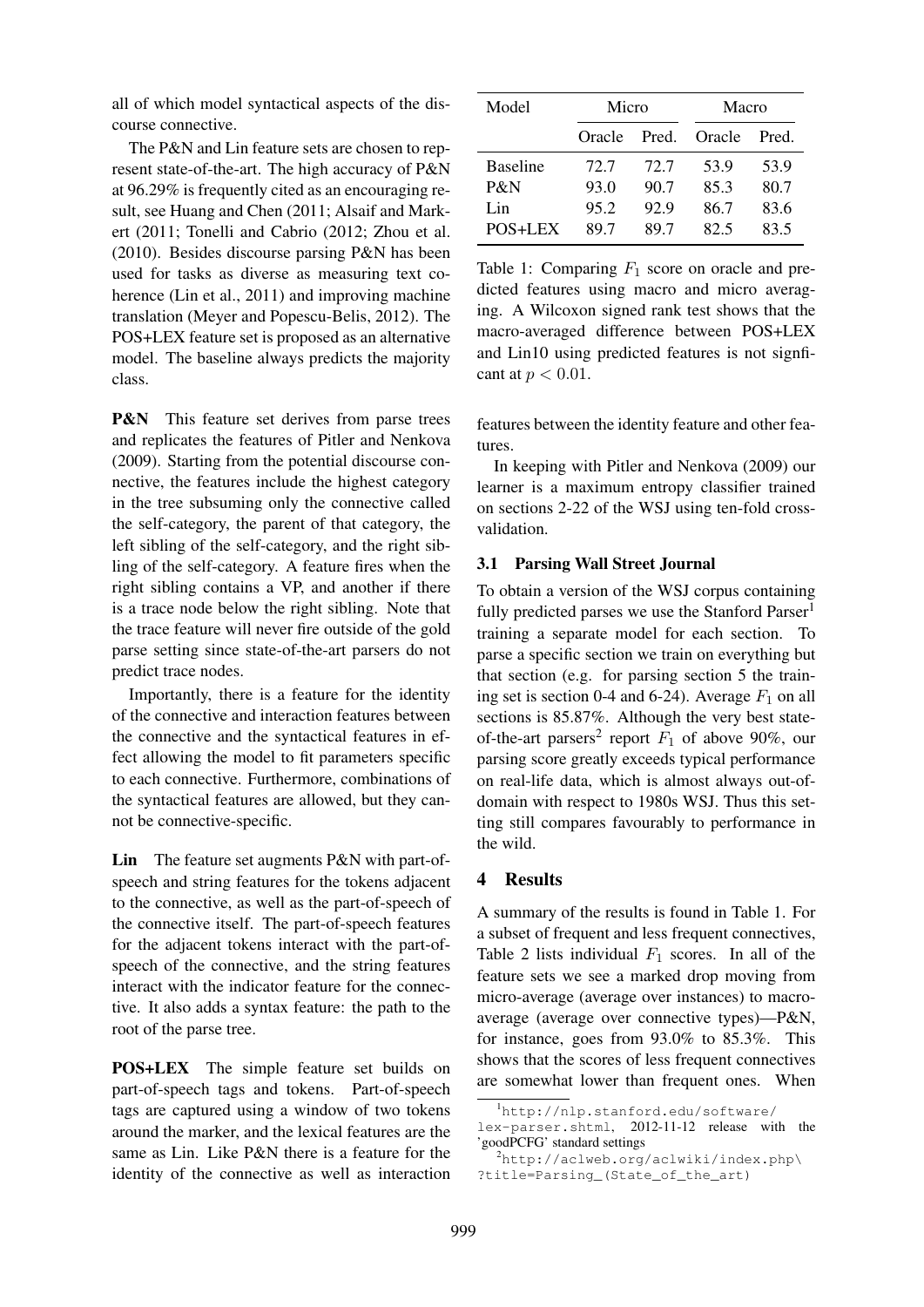|                |       | Oracle |       | Pred. |       |
|----------------|-------|--------|-------|-------|-------|
|                | Lin   | $P+L$  | Lin   | P+L   |       |
| but            | 98.6  | 96.1   | 97.6  | 96.1  | 78.9  |
| and            | 94.9  | 77.0   | 89.0  | 77.0  | 14.7  |
| also           | 97.0  | 97.3   | 97.5  | 97.2  | 93.5  |
| if             | 93.4  | 93.1   | 92.3  | 93.0  | 82.6  |
| when           | 89.9  | 88.5   | 89.3  | 88.4  | 65.5  |
| because        | 99.5  | 99.4   | 99.4  | 99.5  | 63.4  |
| while          | 97.6  | 97.7   | 97.5  | 97.4  | 91.9  |
| as             | 89.8  | 63.1   | 78.1  | 63.0  | 13.0  |
| after          | 93.7  | 74.0   | 87.9  | 72.9  | 42.4  |
| however        | 98.7  | 98.4   | 98.5  | 98.4  | 95.7  |
| .              |       |        |       |       |       |
| ultimately     | 43.2  | 30.3   | 36.4  | 29.4  | 37.5  |
| rather         | 84.8  | 83.9   | 80.0  | 83.9  | 8.2   |
| in other words | 97.1  | 94.4   | 91.4  | 94.4  | 89.5  |
| as if          | 84.8  | 84.8   | 71.0  | 88.2  | 66.7  |
| earlier        | 76.9  | 66.7   | 74.1  | 69.6  | 2.1   |
| meantime       | 80.0  | 76.5   | 82.4  | 80.0  | 71.4  |
| in particular  | 89.7  | 85.7   | 85.7  | 80.0  | 48.4  |
| in contrast    | 100.0 | 100.0  | 100.0 | 100.0 | 50.0  |
| thereby        | 95.7  | 95.7   | 100.0 | 95.7  | 100.0 |
| .              |       |        |       |       |       |

Table 2:  $F_1$  score per connective. The table is sorted by the number of actual discourse connectives in the PDTB. After the break the table continues from position 50. The last column gives the percentage of discourse connectives.

features are derived from predicted parses performance also fall, from 93.0% to 90.7% with microaverage, and even more dramatically with macroaverage, where it goes from 85.3% to 80.8%. Given that we are interested in real life performance this last figure is the most interesting.

# 5 Discussion

In NLP applications we cannot assume the existence of oracles providing us with gold-standard features. Often switching to predicted features introduces greater uncertainty. If the parser often confuses two non-terminals that are important for connective disambiguation we loose predictive power. Thus, on the P&N model, the average conditional entropy per feature given the class (how surprising the feature is when we know the answer) increases by 8.8% when the oracle is unavailable. In contrast there is almost no difference between the conditional entropy of the POS model with oracle features and without, indicating that the errors made by the tagger are not confusing in the disambiguation task.

Predicted parse features are associated with uncertainty even when used in combination with words and part of speech. Comparing the number of times the Lin model changes an incorrect prediction of POS+LEX to a correct one and the number of times it introduces a new error by changing a correct prediction to an incorrect one, we observe that corrections almost always come with a substantial number of new errors. In fact, 58 connectives have at least as many new errors as corrections.

Predicted parse features also contribute to feature sparsity, because of the greater variability of automatic parses. On the other hand, they are more expressive than part of speech, and in the example below, where only Lin correctly identifies 'and' as a discourse connective, part of speech simply does not contain enough information.

"A whole day goes by and no one even knows they're alive.

## 6 Related work

Atterer and Schütze (2007) present similar experiments for prepositional phrase attachment showing that approaches assuming gold-standard features suffer a great deal when they are evaluated on predicted features. Spitkovsky et al. (2011) also caution against the use of gold-standard features, arguing that for unsupervised dependency parsing using induced parts of speech is superior to relying on gold-standard part-of-speech tags.

This work also relates to Manning (2011) who point out that even though part-of-speech tagging accuracy is above 97% the remaining errors are not randomly distributed but in fact occur in just the cases we care most about.

# 7 Conclusion

Discourse connective disambiguation is an important subtask of discourse parsing. We show that when realistic evaluation is adopted — averaging over connective types and not relying on oracle features — performance drops markedly. This suggests that more work on the task is needed. Moreover, we show that in realistic evaluation a simple feature model using part-of-speech tags and words performs just as well as a much more complex state-of-the-art model.

# Acknowledgements

We wish to thank the ESICT project for partly funding this work. The ESICT project is supported by the Danish Council for Strategic Research.